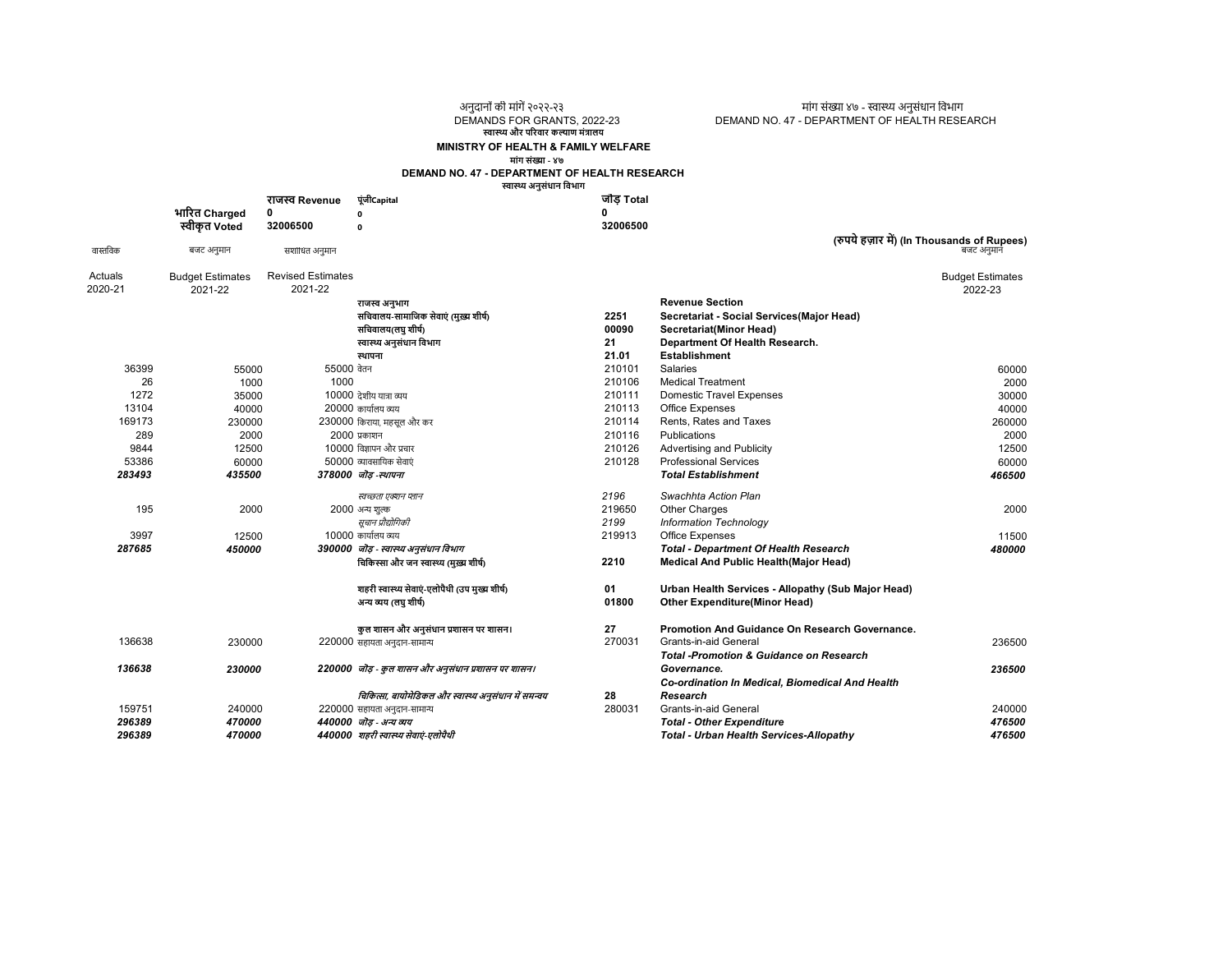| वास्तविक | बजट अनुमान              | संशोधित अनुमान           |                                                                              |        |                                                                                        | (हज़ार रुपयों में) (In Thousands of Rupees)<br>बजट अनमान |
|----------|-------------------------|--------------------------|------------------------------------------------------------------------------|--------|----------------------------------------------------------------------------------------|----------------------------------------------------------|
| Actuals  | <b>Budget Estimates</b> | <b>Revised Estimates</b> |                                                                              |        |                                                                                        | <b>Budget Estimates</b>                                  |
| 2020-21  | 2021-22                 | 2021-22                  |                                                                              |        |                                                                                        | 2022-23                                                  |
|          |                         |                          | चिकिस्सा और जन स्वास्थ्य (मुख्य शीर्ष)                                       | 2210   | Medical And Public Health(Major Head)                                                  |                                                          |
|          |                         |                          |                                                                              | 05     | Medical Education, Training And Research (Sub Major                                    |                                                          |
|          |                         |                          | चिकित्सा शिक्षा, प्रशिक्षण और अनुसंधान (उप प्रमुख)                           |        | Head)                                                                                  |                                                          |
|          |                         |                          | एलोपैथी (लघु शीर्ष)                                                          | 05105  | <b>Allopathy</b> (Minor Head)<br>Promotion, Co-ordination & Development of Health      |                                                          |
|          |                         |                          | संवर्धन, समन्वय और स्वास्थ्य अनुसंधान का विकास                               | 46     | Research                                                                               |                                                          |
|          |                         |                          | बुनियादी अनुसंधान                                                            | 4603   | <b>Basic Research</b>                                                                  |                                                          |
| 527986   | 540000                  |                          | 460000 सहायता अनुदान-सामान्य                                                 | 460331 | Grants-in-aid General                                                                  | 540000                                                   |
|          |                         |                          | जोड -                                                                        |        | <b>Total - Promotion, Co-ordination And Development Of</b>                             |                                                          |
| 527986   | 540000                  |                          | 460000  संवर्धन, समन्वय और स्वास्थ्य अनुसंधान का विकास                       |        | <b>Health Research</b>                                                                 | 540000                                                   |
|          |                         |                          | भारतीय चिकित्सा अनुसंधान परिषद, नई दिल्ली                                    | 47     | Indian Council of Medical Research, New Delhi                                          |                                                          |
| 9036300  | 15260000                |                          | 12855700 सहायता अनुदान-सामान्य                                               | 470031 | Grants-in-aid General                                                                  | 13230000                                                 |
| 1491100  | 1500000                 |                          | 1500000 पूंजी आस्तियों                                                       | 470035 | Grants for Creation of Capital Assets                                                  | 1250000                                                  |
| 5590500  | 6020000                 |                          | 6300000 सहायता अनुदान-वेतन                                                   | 470036 | <b>Grants-in-aid Salaries</b>                                                          | 6700000                                                  |
| 16117900 | 22780000                | 20655700 ਯੋਡ.            |                                                                              |        | Total                                                                                  | 21180000                                                 |
|          |                         |                          | आपातकालीन महामारी तत्परता और बाहरी सहायता परियोजना के तहत<br>रिस्पांस (ईएपी) | 4702   | <b>Emergency Epidemic Prepardness and Response</b><br>under External Aid Project (EAP) |                                                          |
| 12550000 | 0                       |                          | 4250000 सहायता अनुदान-सामान्य                                                | 470231 | Grants-in-aid General                                                                  | $\mathbf 0$                                              |
| 200000   | 0                       |                          | 1012800 पूंजी आस्तियों                                                       | 470235 | Grants for Creation of Capital Assets                                                  | $\mathbf 0$                                              |
| 12750000 | 0                       | 5262800 जोड़             |                                                                              |        | Total - ICMR, New Delhi (EAP)                                                          | $\boldsymbol{0}$                                         |
|          |                         |                          | राज्यों में मॉडल ग्रामीण स्वास्थ्य अनुसंधान इकाइयाँ                          | 51     | Model Rural Health Research Units in the States                                        |                                                          |
|          |                         |                          | बुनियादी अनुसंधान                                                            | 5103   | <b>Basic Research</b>                                                                  |                                                          |
| 113950   | 170000                  |                          | 150000 सहायता अनुदान-सामान्य                                                 | 510331 | Grant -in- Aid General                                                                 | 170000                                                   |
| 113950   | 170000                  | 150000 जोड-              |                                                                              |        | Total - Model Rural Health Research Units in the States                                | 170000                                                   |
| 29509836 | 23490000                |                          | 26528500 जोड - एलोपैथी                                                       |        | <b>Total - Allopathy (Minor Head)</b>                                                  | 21890000                                                 |
|          |                         |                          |                                                                              |        | <b>Transfer to Reserve Fund/Deposit Account (Minor</b>                                 |                                                          |
|          |                         |                          | रिजर्व फंड डिपॉजिट अकाउंट में टांसफर                                         | 05797  | Head)                                                                                  |                                                          |
|          |                         |                          | नेशनल काउंसिल फॉर मेडिकल काउंसिल फॉर मेडिकल रिसर्च को                        |        | Funds for transfer to National Investment Fund for                                     |                                                          |
|          |                         |                          | टांसफर के लिए फंड                                                            | 01     | Indian Council of Medical Research                                                     |                                                          |
| 0        | $\mathbf 0$             |                          | 0 इंटर अकाउंट ट्रान्सफर                                                      | 010063 | Inter Account Transfer                                                                 | 0                                                        |
|          |                         |                          | सार्वजनिक स्वास्थ्य                                                          | 06     | Public Health (Sub-Major Head)                                                         |                                                          |
|          |                         |                          | লেঘ যাীর্ঘ                                                                   | 06003  | <b>Training</b> (Minor Head)                                                           |                                                          |
|          |                         |                          | चिकित्सा और स्वास्थ्य में अनुसंधान                                           | 13     | <b>Research In Medicine And Health</b>                                                 |                                                          |
| 163185   | 240000                  |                          | 240000 सहायता अनुदान-सामान्य                                                 | 130031 | Grants-in-aid General                                                                  | 270000                                                   |
| 163185   | 240000                  |                          | 240000 जॊड - प्रशिक्षण                                                       |        | <b>Total -Training</b>                                                                 | 270000                                                   |
|          |                         |                          | चिकिस्सा और जन स्वास्थ्य (मुख़्य शीर्ष)                                      | 2210   | Medical And Public Health(Major Head)                                                  |                                                          |
|          |                         |                          | सार्वजनिक स्वास्थ्य (उप प्रमुख)                                              | 06     | Public Health (Sub-Major Head)                                                         |                                                          |
|          |                         |                          | रोगों की रोकथाम एवं नियंत्रण(लघु शीर्ष)                                      | 06101  | Prevention & Control Of Diseases(Minor Head)                                           |                                                          |
|          |                         |                          | महामारी के प्रकोप को रोकने के लिए उपकरणों का विकास।                          | 40     | Development Of Tools To Prevent Outbreaks Of<br>Epidemics (New)                        |                                                          |
| 122599   | 150000                  |                          | 150000 सहायता अनुदान-सामान्य                                                 | 400031 | Grants-in-aid General                                                                  | 150000                                                   |
|          |                         |                          | प्राकृतिक आपदाओं का प्रबंधन।                                                 | 41     | <b>Management Of Natural Calamities.</b>                                               |                                                          |
|          |                         |                          |                                                                              |        |                                                                                        |                                                          |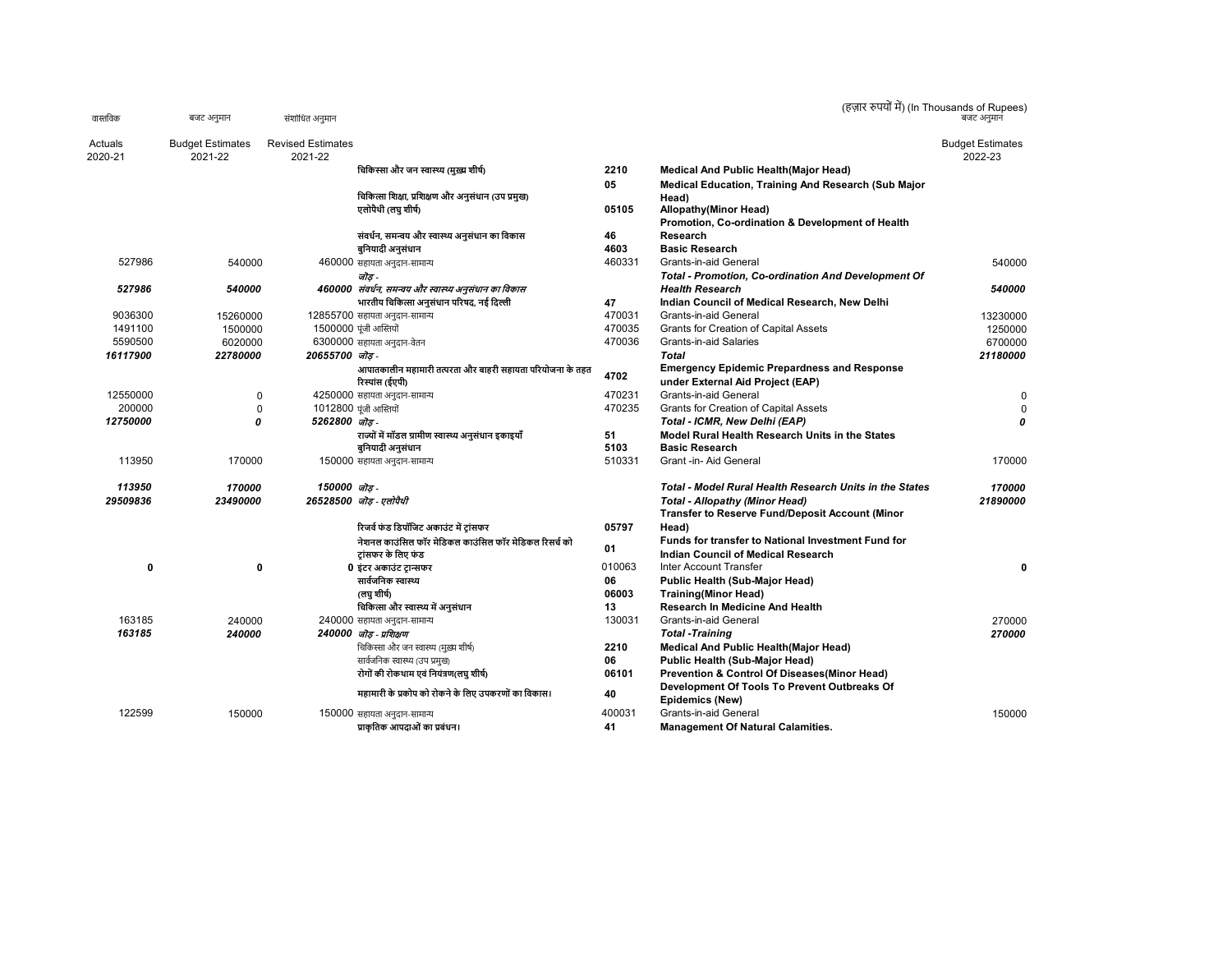|          |                         |                          |                                                                              |        | (हज़ार रुपयों में) (In Thousands of Rupees)                                                  |                         |
|----------|-------------------------|--------------------------|------------------------------------------------------------------------------|--------|----------------------------------------------------------------------------------------------|-------------------------|
| वास्तविक | बजट अनुमान              | संशोधित अनुमान           |                                                                              |        |                                                                                              | बजट अनमान               |
| Actuals  | <b>Budget Estimates</b> | <b>Revised Estimates</b> |                                                                              |        |                                                                                              | <b>Budget Estimates</b> |
| 2020-21  | 2021-22                 | 2021-22                  |                                                                              |        |                                                                                              | 2022-23                 |
| 818993   | 730000                  |                          | 714400 सहायता अनुदान-सामान्य                                                 | 410031 | Grants-in-aid General                                                                        | 730000                  |
| 941592   | 880000                  |                          | 864400 जॊड - रोगों की रोकथाम एवं नियंत्रण                                    |        | <b>Total - Prevention &amp; Control Of Diseases</b>                                          | 880000                  |
|          |                         |                          | सामान्य                                                                      | 80     | General (Sub-Major Head)                                                                     |                         |
|          |                         |                          | अंतर्राष्टीय सहयोग(लघु शीर्ष)                                                | 80798  | International Co-operation(Minor Head)                                                       |                         |
|          |                         |                          |                                                                              |        | Organisation/Participation to conferences in India and                                       |                         |
|          |                         |                          | भारत और विदेश में सम्मेलनों के लिए संगठन / भागीदारी                          | 06     | Abroad                                                                                       |                         |
| 436      | 4500                    |                          | 4500 विदेश यात्रा व्यय                                                       | 060012 | Foreign Travel Expenses                                                                      | 4500                    |
| U        | 500                     |                          | 500 अन्य प्रकाशनिक व्यय                                                      | 060020 | <b>Other Administrative Expenses</b>                                                         | 500                     |
| 46817    | 55000                   |                          | 39500 सहायता अनुदान-सामान्य                                                  | 060031 | Grants-in-aid General                                                                        | 65000                   |
|          |                         |                          |                                                                              |        |                                                                                              |                         |
|          |                         |                          |                                                                              |        | Total -Organisation/Participation to conferences in                                          |                         |
| 47253    | 60000                   |                          | 44500 जॊड़ - भारत और विदेश में सम्मेलनों के लिए संगठन / भागीदारी             |        | <b>India and Abroad</b>                                                                      | 70000                   |
| 47253    | 60000                   |                          | 44500 जोड़ - अंतर्राष्ट्रीय सहयोग                                            |        | <b>Total - International Co-operation (Minor Head)</b>                                       | 70000                   |
| 47253    | 60000                   |                          | 44500 जॊड - सामान्य                                                          |        | Total - General :                                                                            | 70000                   |
|          |                         |                          | चिकिस्सा और जन स्वास्थ्य (मुख्य शीर्ष)                                       | 2210   | Medical And Public Health (Major Head)                                                       |                         |
|          |                         |                          |                                                                              | 05     | Medical Education, Training And Research (Sub Major                                          |                         |
|          |                         |                          | चिकित्सा शिक्षा, प्रशिक्षण और अनुसंधान (उप प्रमुख)                           |        | Head)                                                                                        |                         |
|          |                         |                          | एलोपैथी (लघु शीर्ष)                                                          | 05105  | <b>Allopathy(Minor Head)</b>                                                                 |                         |
|          |                         |                          |                                                                              |        |                                                                                              |                         |
|          |                         |                          | पीएम-एबीएचआईएम जैव सुरक्षा की तैयारी और महामारी अनुसंधान और                  | 61     | PM-ABHIM Biosecurity preparedness and                                                        |                         |
|          |                         |                          | बह क्षेत्र, राष्ट्रीय संस्थानों और एक स्वास्थ्य के लिए प्लेटफार्मों को मजबूत |        | strengthening Pandemic Research and Multi Sector,                                            |                         |
|          |                         |                          | करना                                                                         |        | National Institutions and Platforms for One Health                                           |                         |
| 0        | 0                       |                          | 200000 सहायता अनुदान-सामान्य                                                 | 610031 | Grants-in-aid General                                                                        | 4749900                 |
| 0        | $\mathbf 0$             |                          | 1150000 पूंजी आस्तियों                                                       | 610035 | <b>Grants for Creation of Capital Assets</b>                                                 | 1750000                 |
| 0        | $\mathbf 0$             |                          | 25 सहायता अनुदान-वेतन                                                        | 610036 | <b>Grants-in-aid Salaries</b>                                                                | 100                     |
| 0        | $\Omega$                | 49975                    |                                                                              | 610050 | <b>Other Charges</b>                                                                         | 400000                  |
|          |                         |                          | जॊड़ -पीएम-एबीएचआईएम जैव सुरक्षा की तैयारी और महामारी                        |        | <b>Total -PM-ABHIM Biosecurity preparedness and</b>                                          |                         |
|          |                         |                          | अनुसंधान और बहु क्षेत्र, राष्ट्रीय संस्थानों और एक स्वास्थ्य के लिए          |        | strengthening Pandemic Research and Multi Sector,                                            |                         |
| 0        | 0                       |                          | 1400000 प्लेटफार्मों को मजबूत करना                                           |        | <b>National Institutions and Platforms for One Health</b>                                    | 6900000                 |
| 30958255 | 25140000                |                          | 29517400 जॊड़ मुख्य शीर्ष 2210                                               |        | <b>Total Major Head 2210</b>                                                                 | 30486500                |
| 30958255 | 25140000                | 29517400 स्वीकृत         |                                                                              |        | Voted                                                                                        | 30486500                |
|          |                         |                          |                                                                              |        |                                                                                              |                         |
|          |                         |                          | पूर्वोत्तर क्षेत्र (मुख्य शीर्ष)                                             | 2552   | North Eastern Areas(Major Head)<br><b>Medical Education, Training And Research-Allopathy</b> |                         |
|          |                         |                          | चिकित्सा शिक्षा, प्रशिक्षण और अनुसंधान-एलोपैथी (लघु शीर्ष)                   | 00286  | (Minor Head)                                                                                 |                         |
|          |                         |                          |                                                                              |        |                                                                                              |                         |
|          |                         |                          | भारतीय चिकित्सा अनुसंधान परिषद, नई दिल्ली                                    | 07     | Indian Council Of Medical Research, New Delhi.                                               |                         |
| 0        | 640000                  |                          | 550000 सहायता अनुदान-सामान्य                                                 | 070031 | Grants-in-aid General                                                                        | 640000                  |
| 0        | 60000                   |                          | 25000 पूंजी आस्तियों                                                         | 070035 | Grants for Creation of Capital Assets                                                        | 60000                   |
| 0        | 100000                  |                          | 100000 सहायता अनुदान-वेतन                                                    | 070036 | <b>Grants-in-aid Salaries</b>                                                                | 100000                  |
| 0        | 800000                  | 675000 ਯੋਫ਼ -            |                                                                              |        | <b>Total - ICMR</b>                                                                          | 800000                  |
|          |                         |                          | राष्ट्रीय निवेश कोष से सहायता                                                | 01     | <b>Support from National Investment Fund</b>                                                 |                         |
| 0        | 0                       |                          | 0 सहायता अनुदान-सामान्य                                                      | 070131 | Grants-in-aid General                                                                        | 0                       |
| 0        | $\mathbf 0$             |                          | 0 पूंजी आस्तियों                                                             | 070135 | Grants for Creation of Capital Assets                                                        | $\mathbf 0$             |
| 0        | $\mathbf 0$             |                          | 0 सहायता अनुदान-वेतन                                                         | 070136 | Grants-in-aid Salaries                                                                       | $\mathsf 0$             |
| 0        | 0                       |                          | 0 जोड-                                                                       |        | <b>Total - ICMR</b>                                                                          | 0                       |
|          |                         |                          | चिकित्सा और स्वास्थ्य में अनुसंधान                                           | 08     | Research in Medicine and Health                                                              |                         |
| 0        | 30000                   |                          | 30000 सहायता अनुदान-सामान्य                                                  | 080031 | Grants-in-aid General                                                                        | 30000                   |
| $\theta$ | 30000                   |                          | 30000 जॊड - चिकित्सा और स्वास्थ्य में अनुसंधान                               |        | <b>Total - Research in Medicine and Health</b>                                               | 30000                   |